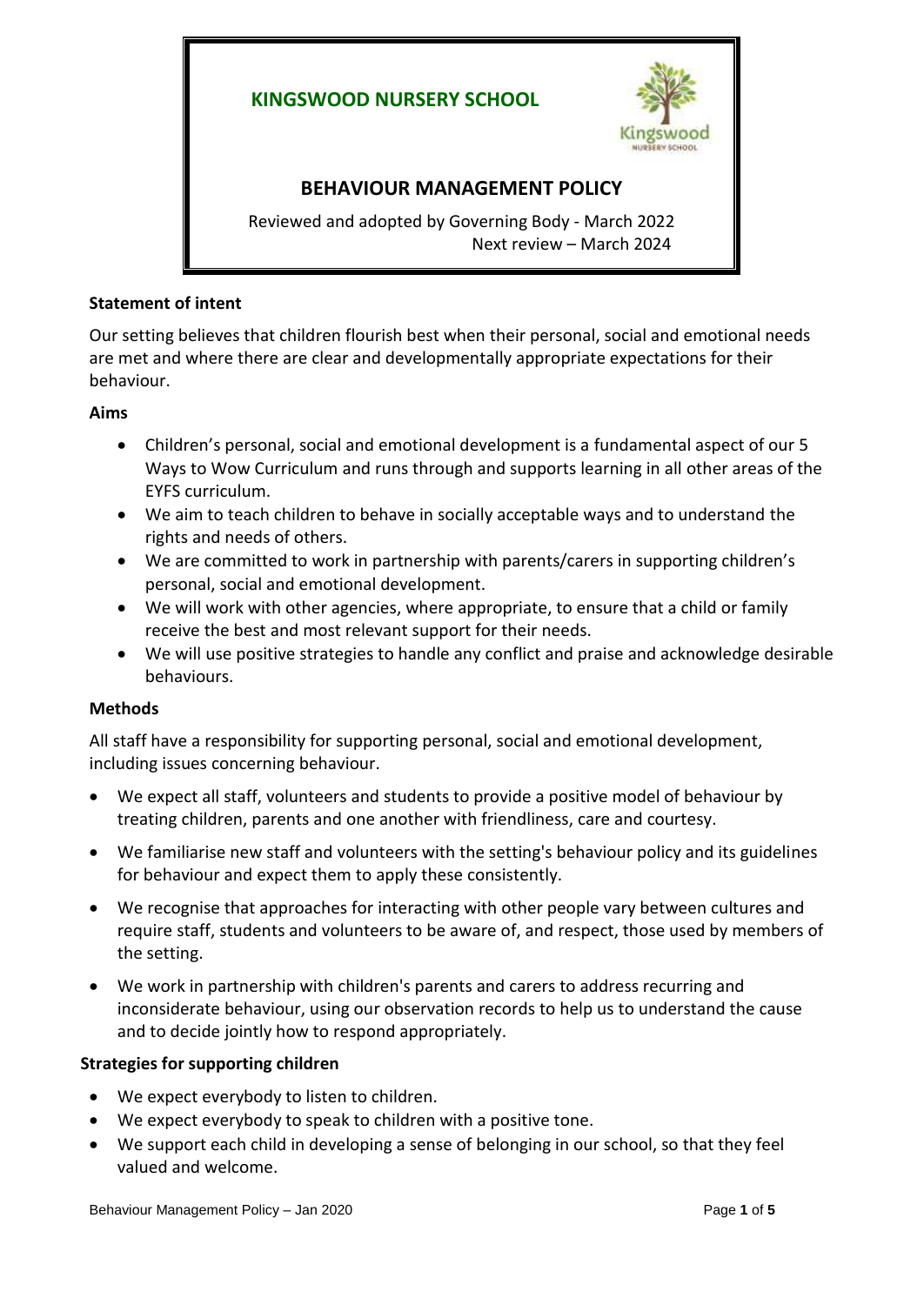- We support each child in developing self-esteem, confidence and feelings of competence.
- We praise and acknowledge and actively promote desirable behaviour such as kindness and willingness to share as a way of encouraging all children to develop these behaviours.
- We avoid creating situations in which children receive adult attention only in return for inconsiderate behaviour.
- We only pick up children in circumstances where deemed necessary e.g. to remove a child from danger.
- We ensure that there are adequate toys and resources and sufficient activities available so that children are meaningfully occupied without the need for unnecessary conflict over sharing or waiting for turns.
- We are aware that skills such as sharing and turn taking take time to develop.
- We encourage children to find their voice, to inform staff about upsetting incidents and also to learn to say no.
- We recognise that some very young children may not have the necessary language or find dealing with their own emotions, such as fear, anger, distress, difficult to regulate. They may have tantrums, fight or bite and they require sensitive adults to help them deal with these emotions and resolve issues.
- We recognise that some children engage in fantasy play that involves rough and tumble, superhero or weapon play. This type of play is normal for young children and is acceptable within limits. If this play becomes inconsiderate then appropriate adult intervention and support will be used.
- We expect all staff, students and volunteers to use positive strategies for handling any conflict or undesirable behaviour by helping children find solutions in ways which are appropriate for the children's ages and stages of development.
	- $\triangleright$  These strategies should use language that focuses on the desired behaviour rather than the negative e.g. "Please remember to have kind and gentle hands when you are playing with your friends."
	- $\triangleright$  Solutions may also include, acknowledgement of feelings "I can see that you are feeling cross and angry because you would like a turn with the car."
	- $\triangleright$  Explanation as to what was not acceptable, "I can see that you would like a turn but pushing is not kind and it hurts."
	- $\triangleright$  We support children to gain control of their feelings so that they can learn a more appropriate response, "When you have stopped crying you can go and use your words to ask for a turn, saying 'Can I have a turn please?'" or "When you have stopped crying, let's see if we can find another car so that you can be friends and play together."
- We help a child to understand the effect that their hurtful behaviour has had on another child; we do not force children to say sorry, but encourage this where it is clear that they are genuinely sorry and wish to show this to the person they have hurt.
- Children may be removed from a group or activity if their behaviour is disrupting other children or threatening their safety. Staff will support children to understand why their behaviour was inappropriate. More disruptive or challenging situations will be brought to the attention of the Headteacher.
- We take hurtful behaviour very seriously. In cases of serious misbehaviour, such as racial or other abuse, or intentional aggressive and hurtful behaviour, we make clear immediately the unacceptability of the behaviour and attitudes, by means of explanations rather than personal blame.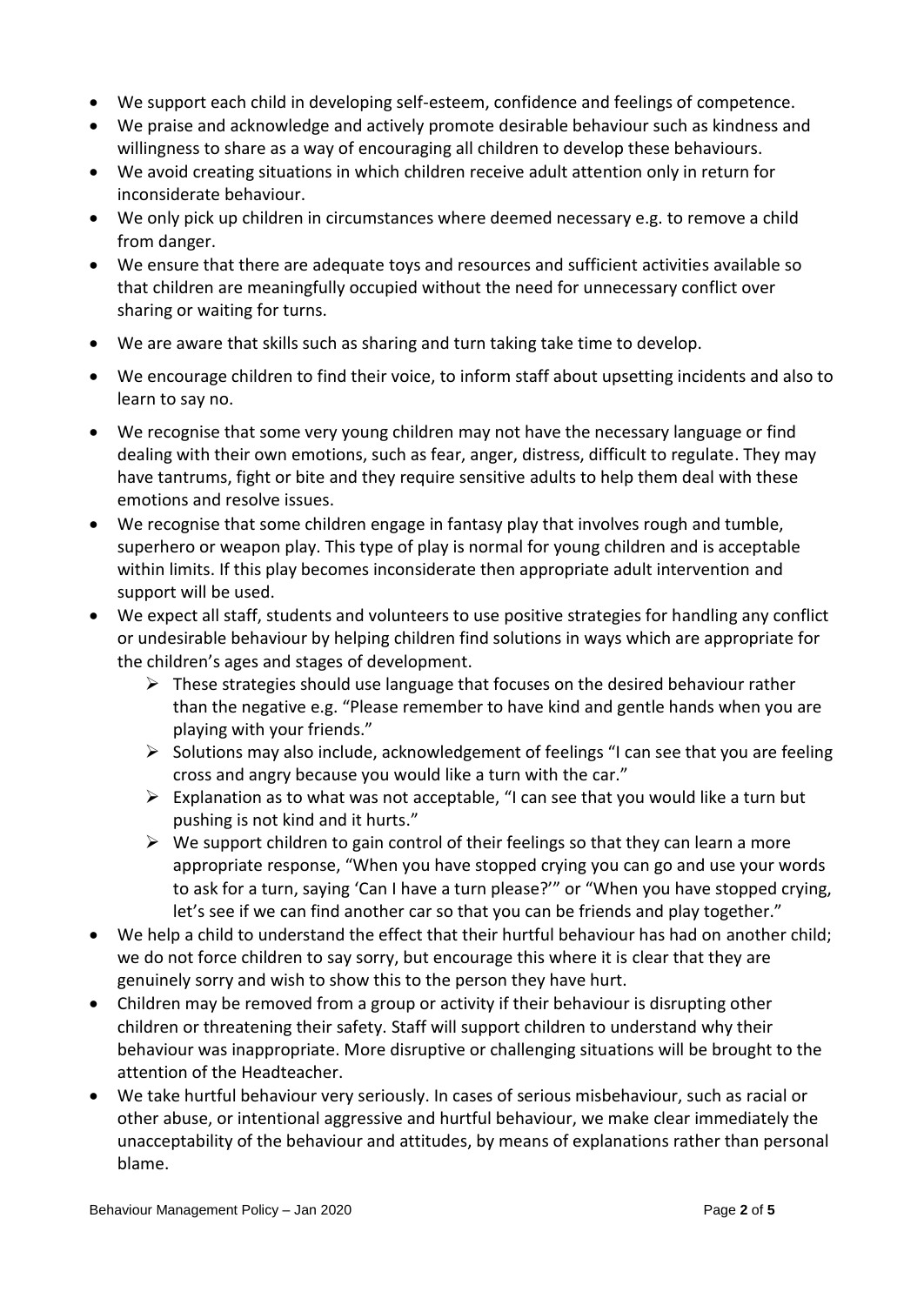- Ongoing behaviour concerns will be recorded on CPoms, using the Behaviour category, in order to build up an overall picture of the child.
- Aggressive incidents will also be logged on the Incidents Spreadsheet and all parents will be informed of the circumstances of what has occurred.
- We will make every effort to discuss with parents any incidents that occur on the same day and to work together with them to address any issues to try and prevent incidents such as this reoccurring.
- Incidents of racial abuse or bullying will be logged on the Incidents Spreadsheet.
- We work in partnership with children's parents to address reoccurring unacceptable or undesirable behaviour. Parents are regularly informed about all aspects of their children's behaviour by their Key Person. We use observations to help us understand the cause and to look for patterns in children's behaviour and decide jointly how to respond appropriately. This may include involving professionals from other agencies and writing 'Individual Education Plans' or 'Risk Assessment Management Plans'.
- Staff use professional knowledge and judgement in situations involving physical contact with children. Working with such young children means that physical contact can occur in a variety of circumstances e.g. comforting a distressed child, holding a hand on a walk, giving a child a 'side on' cuddle as a means of praise.
- Staff have attended 'STEPS' training and follow the statements from Hertfordshire's '**Model Restrictive Physical Intervention Policy for Schools' (April 2022)**
- 2 senior staff (LA and ML) attended 'Train the Trainer' STEPS training in April 2019 and subsequently cascaded 4 hours of refresher training for all Key Persons and support staff (including MSA's) in the Summer Term 2019.

## **ACCEPTABLE FORMS OF INTERVENTION AT KINGSWOOD SCHOOL**

There are occasions when staff will have cause to have physical contact with pupils for a variety of reasons, for example:

- $\Box$  to comfort a pupil in distress (so long as this is appropriate to their age);
- to gently direct a pupil;
- for curricular reasons (for example in PE, Drama etc);
- in an emergency to avert danger to the pupil or pupils;
- in rare circumstances, when Restrictive Physical Intervention is warranted.
- In all situations where physical contact between staff and pupils takes place, staff must consider the following:
	- □ the pupil's age and level of understanding;
	- the pupil's individual characteristics and history;
	- $\Box$  the location where the contact takes place (it should not take place in private without others present).

Physical contact is never made as a punishment, or to inflict pain. All forms of corporal punishment are prohibited. Physical contact will not be made with the participant's neck, breasts, abdomen, genital area, other sensitive body parts, or to put pressure on joints. It will not become a habit between a member of staff and a particular pupil. [Should a pupil appear to **enjoy** physical contact this must not be sought via Restrictive Physical Intervention.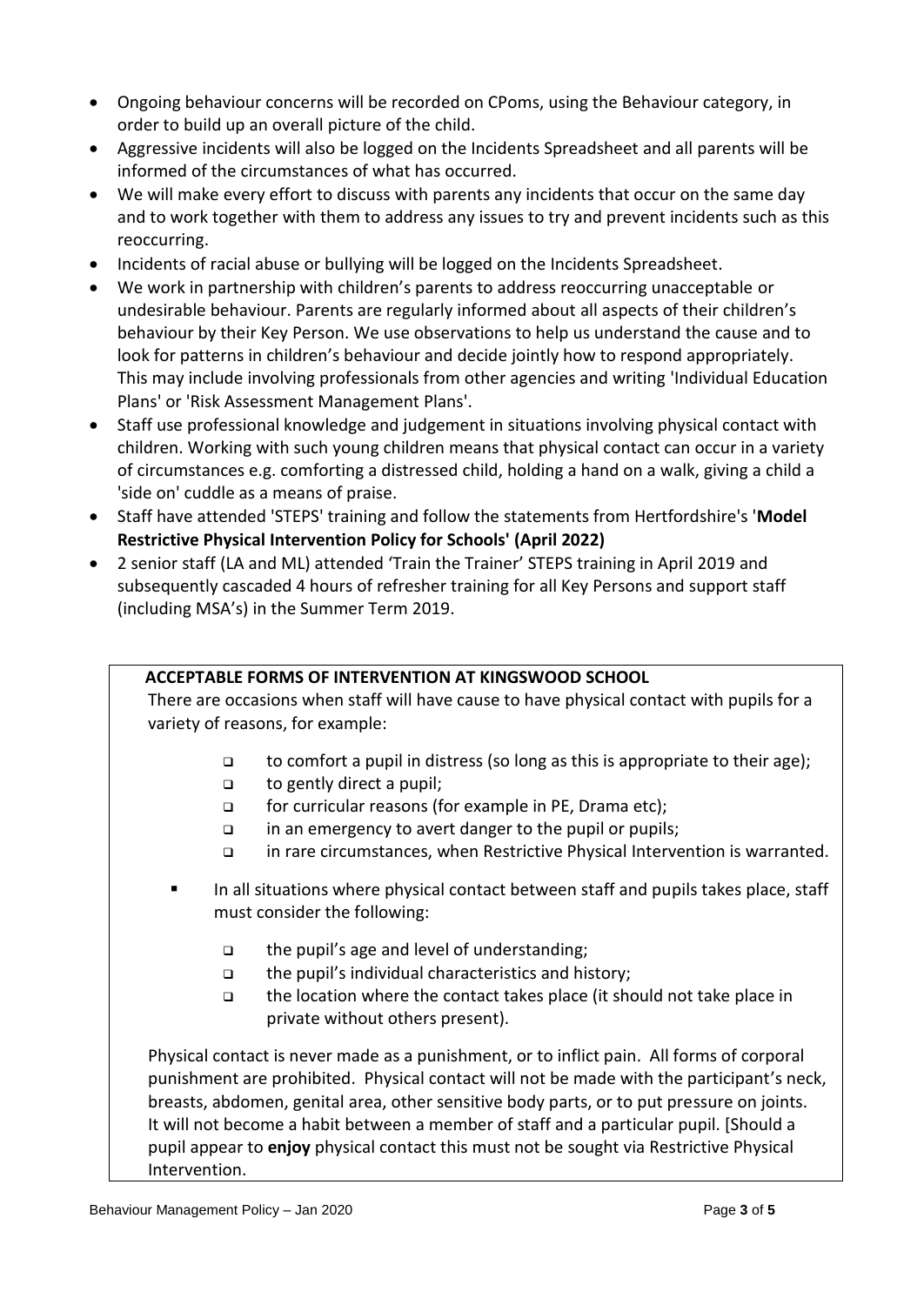- We use physical restraint, such as holding, only to prevent physical injury to the child themselves, other children or adults and/or serious damage to property. Details of such an event (what happened, what action was taken and by whom, and the names of witnesses) are brought to the attention of the Head and are recorded on the Incidents Spreadsheet. The child's parents are informed, wherever possible, on the same day.
- Regular monitoring of the Incidents Folder and CPoms Behaviour Category enables us to address repeated actions before they develop into regular patterns of inappropriate behaviour.
- Serious behaviour management issues, and how these have been dealt with, will be reported to the Governing Body within the termly Headteacher's report.
- Suspensions or permanent exclusion will only be used as a last resort, in response to a serious breach, or persistent breaches, of the school's behaviour policy; and where allowing the pupil to remain in school would seriously harm the education or welfare of the pupil or others in the school.

The decision to exclude a pupil must be lawful, reasonable and fair.

 Should parents or carers be unhappy with any aspect of Kingswood Nursery School's behaviour management procedure they should discuss the problem with their Key Person in the first instance. Anyone who feels unable to talk to their Key Person or is not satisfied with their comments should ask to speak to the Headteacher. In the event of a formal complaint parents/carers should follow the procedure in the 'Complaints Policy'.

### **Bullying**

#### **Definition of Bullying - DfE January 2014**

*'Bullying is behaviour by an individual or group, repeated over time, that intentionally hurts another individual or group either physically or emotionally. Bullying can take many forms (for instance, cyber-bullying via text messages or the internet), and is often motivated by prejudice against particular groups, for example on grounds of race, religion, gender, sexual orientation, or because a child is adopted or has caring responsibilities. It might be motivated by actual differences between children, or perceived differences'.*

*Bullying involves the persistent physical or verbal abuse of another child or children. It is characterised by intent to hurt, often planned, and accompanied by an awareness of the impact of the bullying behaviour.* 

If a child bullies another child or children:

- We show the children who have been bullied that we are able to listen to their concerns and act upon them;
- We intervene to stop the child who is bullying from harming the other child or children;
- We explain to the child doing the bullying why her/his behaviour is not acceptable;
- We give reassurance to the child or children who have been bullied;
- We help the child who has done the bullying to recognise the impact of their actions;
- We make sure that children who bully receive positive feedback for considerate behaviour and are given opportunities to practise and reflect on considerate behaviour;
- We do not label children who bully as 'bullies';